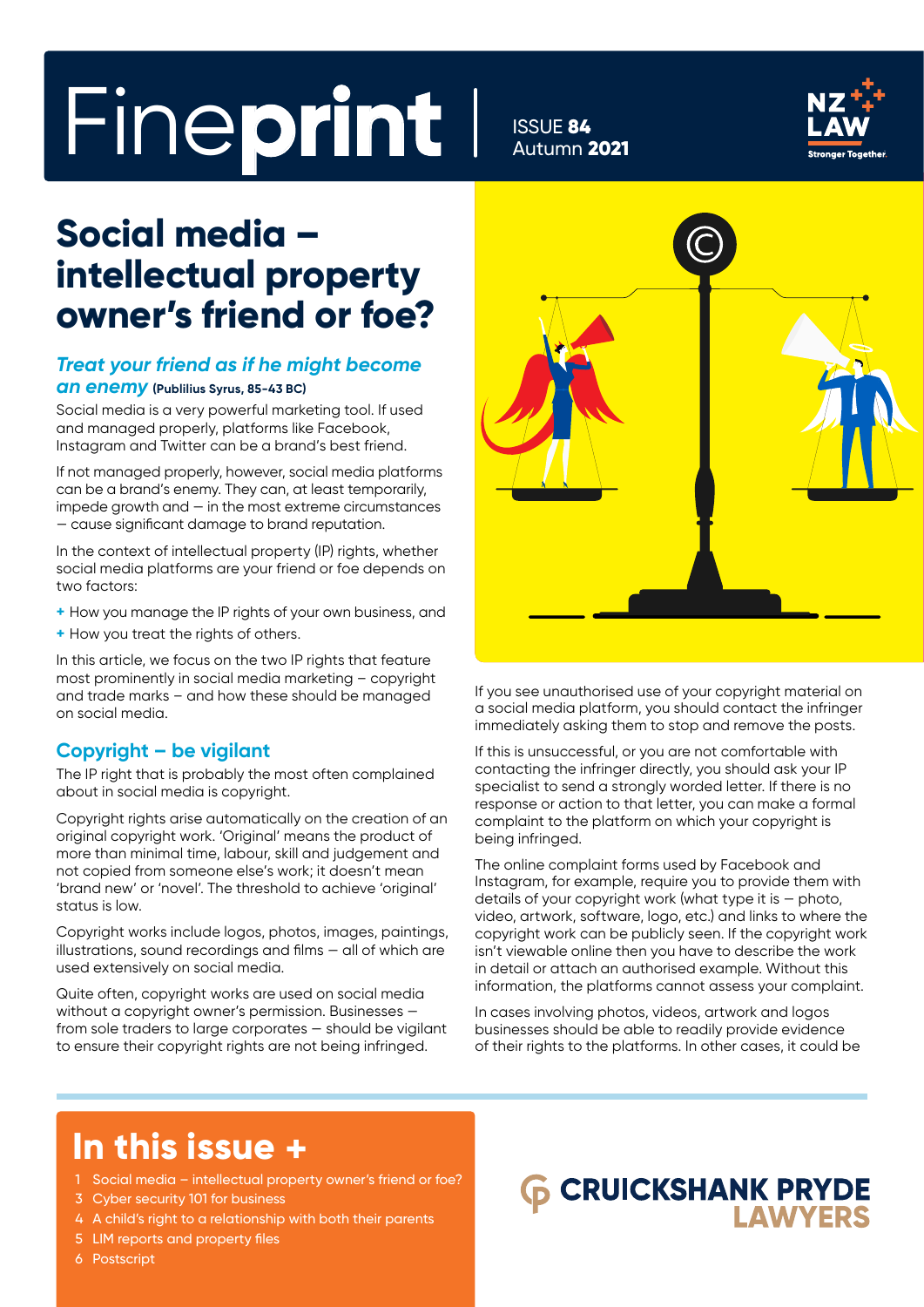### Fineprint Issue 84



more difficult to describe the copyright work or provide the requisite evidence.

It may be that you don't want to provide a copy of your copyright work to Facebook; for example, if your complaint relates to infringement of copyright in confidential product drawings by a New Zealand competitor. In this case, the last thing you want to do is disclose your copyright works. However, enforcing your rights directly against an infringer to avoid the requirements of a formal complaint process may be difficult as the infringer could be based overseas or may not be locatable at all.

The bottom line is that if you can't meet the platform's requirements to prove copyright infringement you risk your complaint not being upheld and the unauthorised use of copyright material continuing.

### **Trade marks — be registered**

Rights in a trade mark can be acquired through registration and/or use.

In the social media arena, registration of your trade mark is particularly important. Enforcing rights in unregistered trade marks on social media platforms is extremely difficult as these platforms do not recognise unregistered trade mark rights.

As a general rule, a business's principal trade mark/s usually a name and/or logo — should be registered for a number of reasons; the two main ones being:

- **1.** It is the best form of protection against unauthorised use of your trade mark. As registration is a matter of public record, anyone thinking of registering or using an identical or similar trade mark to yours can easily check to see if they can (or cannot), and
- **2.** It provides a readily identifiable, nationally-recognised business asset — unlike the situation with unregistered trade marks where owners must provide evidence of use to establish their rights and where rights are often locally or regionally limited in scope.

A registered trade mark not only gives your trade mark better IP protection, but it is also more attractive to

investors and potential buyers of your business than an unregistered trade mark.

If you see unauthorised use of your trade mark on a social media platform, then as with copyright infringement you should contact the infringer immediately asking them to remove the references or posts.

If this is unsuccessful, or you are not comfortable with contacting the infringer directly, then again you should ask your IP specialist to send a strongly worded letter. If that doesn't work, make a formal complaint to the platform on which the infringement took place.

The online complaint form used by Facebook and Instagram, for example, asks you to provide registration details such as the country or countries in which your trade mark is registered, its registration number and the categories of goods and/or services covered by your registration. You are also asked to upload a scanned copy of your trade mark registration certificate/s or a screenshot of the registration on the website or database of the applicable national or community IP office/s; in New Zealand, this is the Intellectual Property Office of New Zealand. If your trade mark is not registered, you cannot complete the form.

The need for your trade mark to be reaistered is reinforced, for example, by Facebook's Commerce & Ads IP Tool which gives users the ability to search ads, marketplace posts and group sale posts and report content that the user identifies as infringing their IP rights. Access to the Tool is not automatic though. IP rights owners must apply to gain access using Facebook's online form — which requests much of the same information as the trade mark complaint form.

In short, if you don't have a registered trade mark you will face an uphill battle convincing a social media platform to uphold your complaint.

### **Parting thoughts**

If you actively use social media to market and promote your business, do treat social media cautiously. If you haven't already done so, register your principal trade marks and maintain a vigilant eye for any infringement of your copyright rights. **+**

### **Copyright infringement by former President Trump's team**

An example of copyright infringement that hit the news in mid-2020 was the use on Twitter of a cover of Linkin Park's 2002 song 'In the End' in a campaign advertisement released by former President Trump's team. The video advertisement, originally posted by White House social media director Dan Scavino, was later retweeted by the former president.

On 18 July 2020, Twitter removed the advertisement following a formal takedown request by Machine Shop Entertainment, Linkin Park's business arm and management company.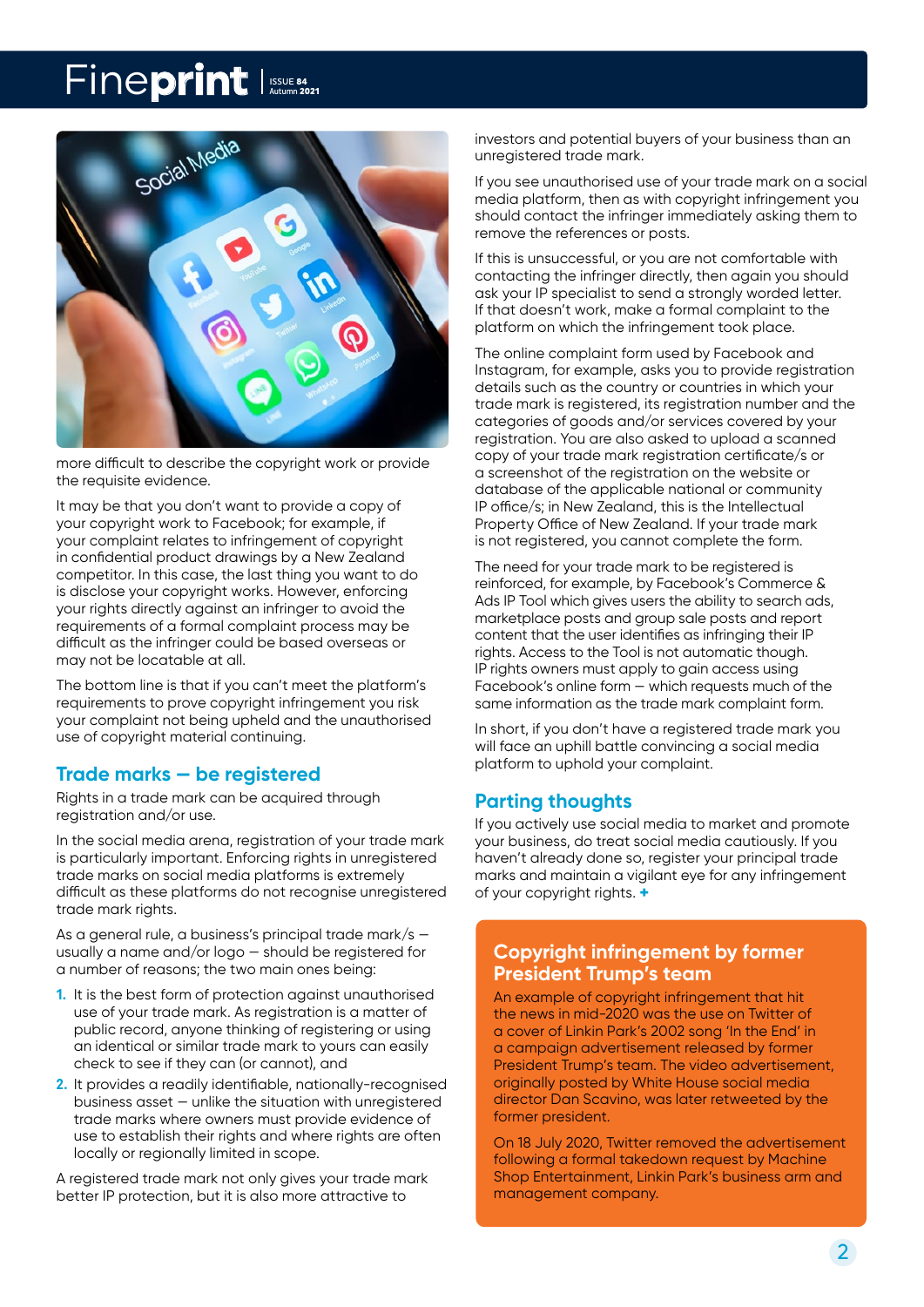











### **Cyber security 101 for business Some practical tips**

You arrive at work to find that files with sensitive commercial and client information held on your computers have been hacked. This is the situation the Reserve Bank of New Zealand (RBNZ) found itself in earlier this year. In January, the RBNZ encountered a data breach of its global file-sharing application Accellion FTA. This application was once used by the RBNZ and its stakeholders to share personal and commercially-sensitive information.

It is alarming to contemplate having to negotiate with hackers who have stolen your business information for ransom. All businesses can learn from the RBNZ's incident to increase awareness of cyber security and minimise the risk of a hacker attack. Prevention is the best solution.

### **Install antivirus software**

Antivirus software helps detect, quarantine and remove malicious software from computers. Although Windows 10 comes with Windows Defender built-in, this only provides a baseline level of protection. Hackers are constantly inventing new viruses and threats, and it's important to have up-to-date antivirus software. It's worth paying for reputable antivirus software; free antivirus software programs can be fake and/or harbour viruses.

### **Use a virtual private network (VPN)**

If you connect a device to free public Wi-Fi networks at, say, local cafes, you're running a business risk. If hackers access that network, they can see everything you do on the internet, including logins and passwords. A VPN helps to protect you from these risks. A VPN provides online privacy, anonymity and security by creating a private network connection. Like antivirus software, it is worth paying for VPN software to ensure you receive a higher quality product.

### **Implement patch management**

Patch management ensures that all operating systems and software on your business computers are up-todate so the likelihood of a known security risk being exploited on your computers is reduced.

Although it is tempting to delay notifications that say 'Windows needs to restart your computer to install the latest update', installing those updates is critical to maintain security.

Older operating systems such as Windows 7 are easier to hack than the later version (Windows 10) because Microsoft no longer provides updates and support has ended. As a result, there are known security vulnerabilities which have not been fixed.

### **Regularly back up data**

Your IT systems, including all data, should be backed up to a secure location, so that business can be restored quickly if it is cyberattacked or there is another data loss event. Typically backup and business continuity plans are developed to ensure downtime is minimised. Often this will include backups taken at multiple times on any given day and at day end, and stored in multiple locations. Backups should be held for a reasonable period to avoid replicating viruses or other harmful codes.

### **Implement email filtering system**

Emails are a big threat to cyber security. An email can purport to be from a genuine company but have fake credentials, could have been compromised by a hacker or have malicious attachments.

Downloading such emails could give a virus access to your computer. It is advisable to prevent programs from being run inside email attachments without permission. Email filtering system features are available with some Microsoft products but you may need to ensure these are turned on.

### **Web filtering**

This technology stops web pages from being accessed that are known to contain harmful or restricted content. Web filters rely on constantly updated databases that record websites known to be associated with harmful or restricted content.

### **Train your staff**

Staff members should be trained on cyber-attack risk and its protection. Even with the best measures in place, staff can unwittingly present security risks, such as clicking on email attachments from spam emails.

### **Don't forget the basics**

It's easy to forget IT fundamentals. Have a screen lock. Create a complex password; ensure it is different for each account and change it frequently. Install two-Factor Authentication (2FA) that adds an extra layer of security by requiring users to provide two layers of information to gain access to a computer or network (such as inserting a password as well as code texted to your mobile phone).

### **Have an IT adviser**

Unless your core business is IT, employ (or have on call) an IT adviser who can assess the risks to your business and implement the above steps. We also recommend you engage them periodically to undertake audits and to expose any weaknesses before a cyber-criminal exploits them.

### **Protect your business**

Cyber security and cyber threats are now global problems. Failing to put in place measures to protect your business from these threats can easily lead to business failure. It should be a priority in your business planning. **+**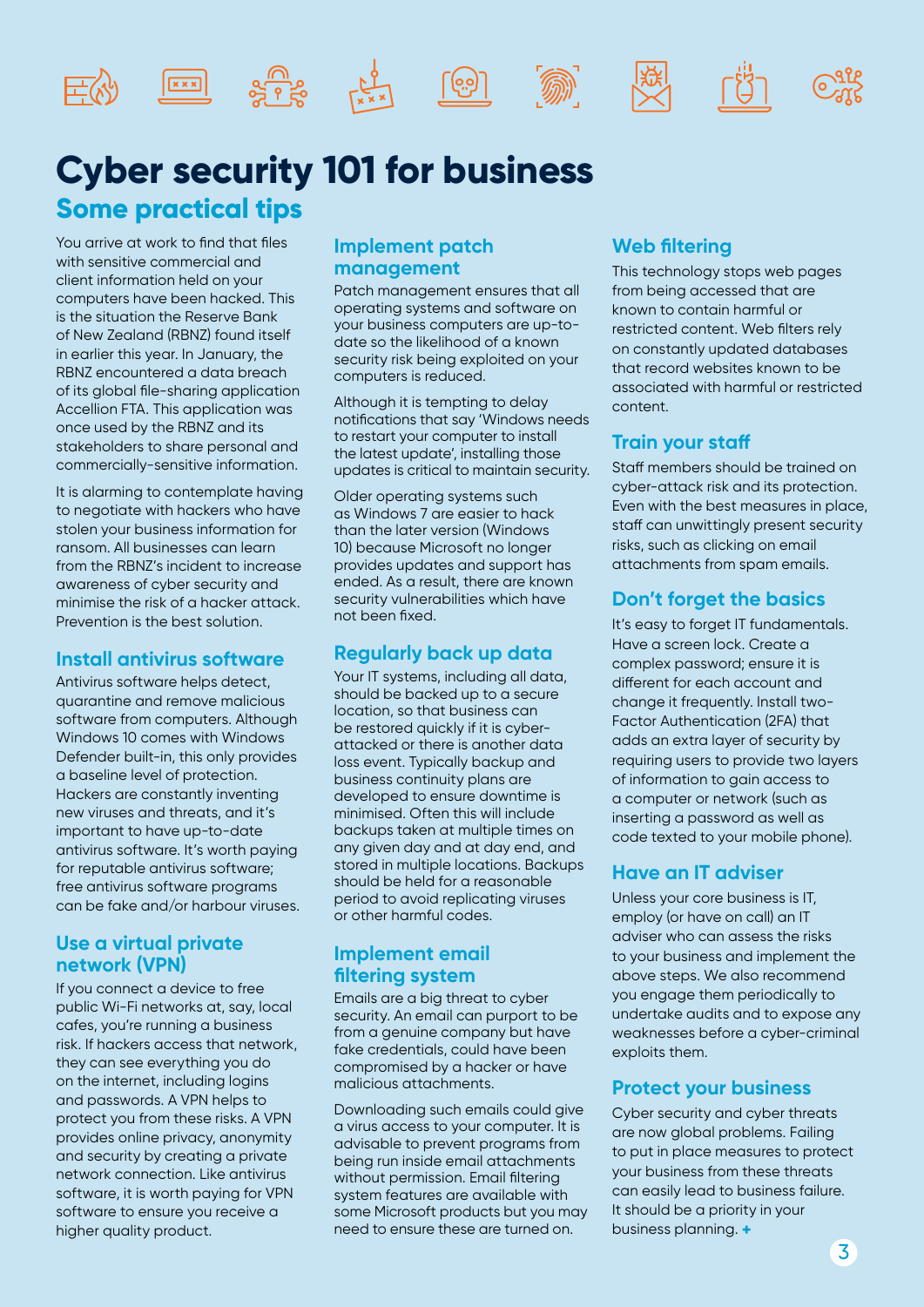### **A child's right to a relationship with both their parents**



### **Input is needed from Mum and Dad**

When a couple separates, there is sometimes a major dispute when parents or caregivers can't agree on the care arrangements for their children. Communication has broken down and mediation hasn't worked, so one parent (or both) applies to the Family Court to decide the details of the children's care.

What does the Family Court take into account when dealing with battling parents or caregivers? Many parents say, "I want to care for my kids, but I still want the other parent involved in their lives." Others say, "Why should I participate? The other side is going to win anyway." The reality is that not only legally but also morally, children have a right to a relationship with both Mum *and* Dad.

**The assumption**

Historically, it was common practice in the western world for the mother to stay home with the children, while the father went to work. Mum is a full-time parent — or the more 'hands-on' parent. So when Mum and Dad separate, the assumption is that the children stay with Mum.

Inevitably, the relationship between the children and Dad starts to fade. They've gone from seeing Dad every day, to visiting him in the weekends or the holidays, or sometimes not at all.



There are cases where one parent hasn't participated in the proceedings, apparently due to these incorrect assumptions.

The court, however, has a duty to put children at the forefront of its decisions, and this is assisted by input from both their parents or caregivers.

### **The law**

At a hearing, the court follows the objectives and principles of the Care of Children Act 2004.

The paramount principle is that the court must act in the welfare and best interests of a child. In order to determine that, the court looks at other principles,

one of which is that children have a right to a relationship with both parents (and wider whānau). The Family Court is aware of studies and statistics confirming that children thrive more when both parents are involved (safely) in their day-to-day lives.

It is very unusual for the Family Court to make an order that doesn't make provision for both parents to care for their children.

It is important that both parents participate so they both get a say in their children's care. If a parent doesn't take part in the proceedings, a

### *It is important that both parents participate so they both get a say in their children's care.*

The situation becomes worse when communication between the parents breaks down. The children start to feel that they have to pick sides. These assumptions and scenarios often come up in court.

A number of people believe that the Family Court is biased towards mothers. Some have also mentioned that they don't think they will get a say about their children's care — because they have been violent, or they have a history of criminal activity or drug abuse.

decision will be made without their input. Once a final decision is made, it could be a long time before it is looked at by a court again.

### **Participate**

If there are live Family Court proceedings about the care of your children or children in your wider family, make sure you contact our family lawyers and *actively participate* in the court process. It doesn't matter if you saw your children yesterday or if you haven't seen them in years, you are their parent and your voice matters. Otherwise, it will be your children who will be the ones missing out.

*Kia kaha, kia māia, kia manawanui* (Be strong, be brave, be steadfast). **+**

4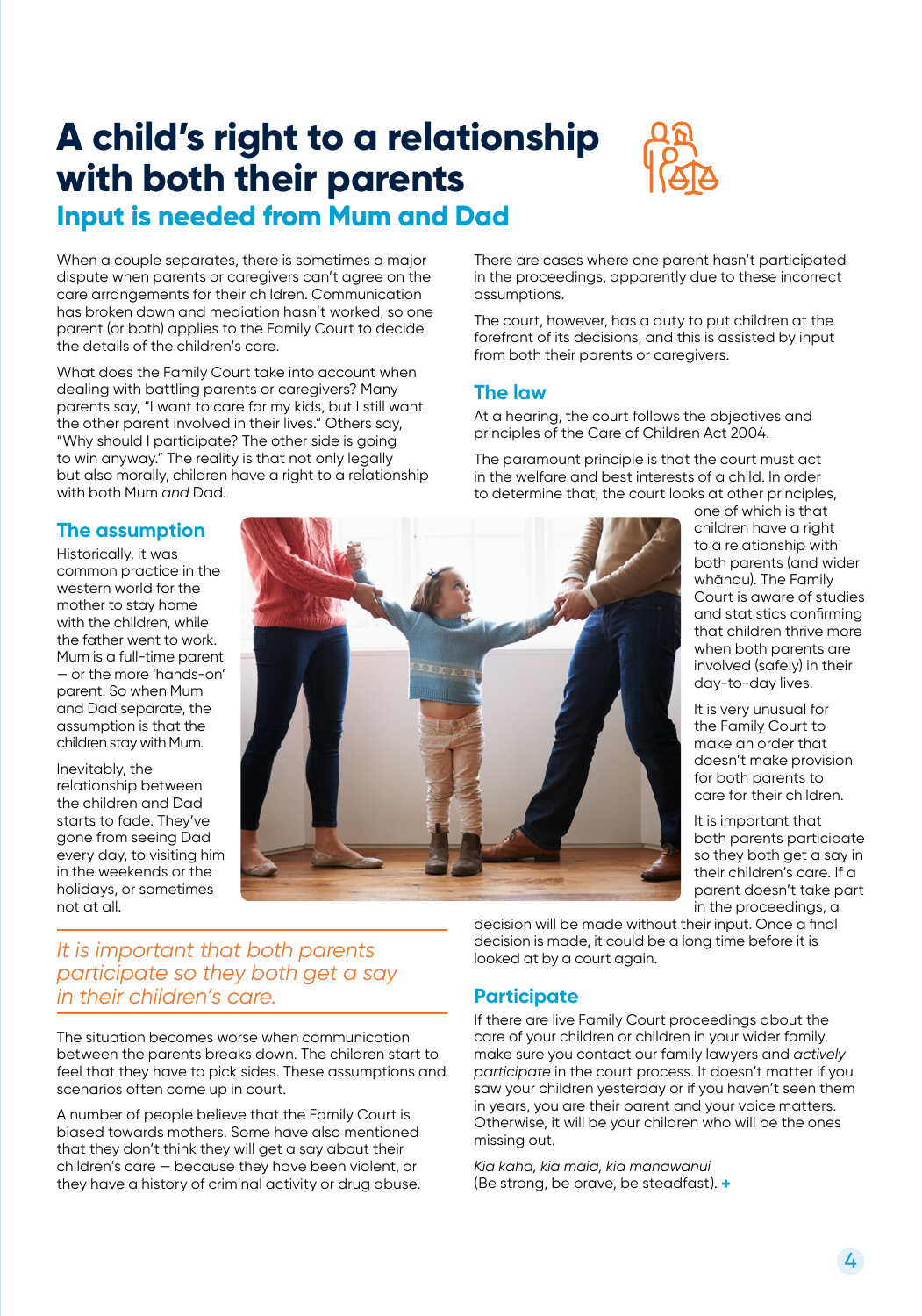### Fineprint Issue 84



### **LIM reports and property files What is the difference?**

If you are considering buying a property, you should carry out due diligence to assess its overall suitability for you and, amongst other things, to ensure all consents have been issued. Two sources of information are the Land Information Memorandum (LIM) and the property file held by local councils. We explain the differences between each.

#### **LIM**

A LIM contains a summary of the information held by the local council about the property and its neighbourhood. It holds a summary of resource consents and building consents for the property, and perhaps neighbouring properties, and information on rates, including whether rates are outstanding. It may include building plans. It records whether a property, or a building situated on it, has a particular status such as an historic place designation. A LIM contains information on zoning issues and utilities. It identifies, for example, flood plains, areas of erosion or subsidence and other hazards.

If there is an error in the LIM, or an item omitted, this can give rise to a claim against the council.

Agreements for Sale & Purchase commonly include a 'LIM condition' that allows a buyer 15 working days to obtain and assess a LIM; this generally takes around 10–12 working days to obtain and costs a few hundred dollars. An urgent request can generally be ordered which takes around two working days to obtain at additional cost.

### **Property file**

Property files are held by the relevant council and contain all information

known by that council about a property. The file includes full copies of resource consents and building consents (and original plans), rather than the summary found in a LIM. Included is all correspondence with the council about the property — not all of which will be in  $\alpha$  LIM.

Conversely, property files do not necessarily include general information about the neighbourhood which is included in a LIM (although this information is available on some council websites).

Some councils have excellent free online searchable property files. Other councils continue to hold hardcopy files only and charge a fee for their inspection.

Agreements for Sale & Purchase do not generally contain a specific clause relating to property files. The file can be inspected before making an offer, or offers can be made subject to a due diligence clause.

#### **Do you need both?**

It may be necessary to obtain both a LIM and to inspect the property file before buying a property. If there is a suspicion that some building work was unconsented, for example, assessing the property's original plans against the summary of consents in the LIM may provide an answer.

#### **Get a LIM as a minimum**

Many buyers will be content with obtaining a LIM only, although buyers who can inspect property files for free online will presumably do so. A LIM, however, remains an important resource for buyers. **+**

**NZ LAW** is a national network of quality, successful and innovative law firms. It has 53 member firms in more than 70 locations. Membership of NZ LAW enables member firms to access one another's skills, information and ideas whilst maintaining client confidentiality.

#### **Members of NZ LAW Limited**

**Allen Needham & Co Ltd** Morrinsville **Argyle Welsh Finnigan** Ashburton & Rolleston **Aspiring Law** Wanaka, Christchurch & Dunedin **Attewell Clews & Cooper** Whakatane & Rotorua **Barden & Co** Waihi **Berry & Co** Oamaru, Queenstown & Invercargill **BMC Lawyers** Paraparaumu & Porirua **Boyle Mathieson** Henderson, Auckland **Connect Legal Taranaki** New Plymouth **Corcoran French** Christchurch, Kaiapoi & Greymouth **Cruickshank Pryde** Invercargill, Queenstown & Gore **CS Law** Levin **Daniel Overton & Goulding** Onehunga, Auckland & Pukekohe **DG Law Ltd** Mt Wellington, Auckland **DK Law** Kingsland, Auckland **Dorrington Poole** Dannevirke **Downie Stewart** Dunedin **Edmonds Judd** Te Awamutu & Ōtorohanga **Edmonds Marshall** Matamata **Gawith Burridge** Masterton & Martinborough **Gifford Devine** Hastings, Havelock North & Waipawa **Gillespie Young Watson** Lower Hutt, Upper Hutt & Wellington **Greg Kelly Law Ltd** Wellington **Horsley Christie** Whanganui **Innes Dean-Tararua Law Limited** Palmerston North & Pahiatua **Jackson Reeves** Tauranga **James & Wells Intellectual Property** Hamilton, Auckland, Tauranga, Christchurch & Brisbane **Kaimai Law** Bethlehem **Knapps Lawyers** Nelson, Richmond & Motueka **Lamb Bain Laubscher** Te Kūiti **Law North Limited** Kerikeri **Le Pine & Co** Taupō, Tūrangi & Putāruru **Lowndes Jordan** Auckland **Malley & Co** Christchurch **Mactodd** Queenstown, Wanaka & Cromwell **Mike Lucas Law** Manurewa, Auckland **Norris Ward McKinnon** Hamilton **David O'Neill, Barrister** Hamilton **Parry Field Lawyers** Riccarton, Christchurch, Rolleston & Hokitika **Price Baker Berridge** Henderson, Auckland **Purnell Lawyers** Thames, Coromandel & Whitianga **RSM Law Limited** Timaru & Waimate **Rennie Cox** Auckland & Whitianga **Rejthar Stuart Law** Tauranga **Sandford & Partners** Rotorua **Sheddan Pritchard Law** Gore **Simpson Western** Takapuna, Auckland & Silverdale **Sumpter Moore** Balclutha & Milton **Thomson Wilson** Whangarei **Wain & Naysmith Limited** Blenheim **Welsh McCarthy** Hāwera **Wilkinson Rodgers** Dunedin & Cromwell **Woodward Chrisp** Gisborne & Wairoa